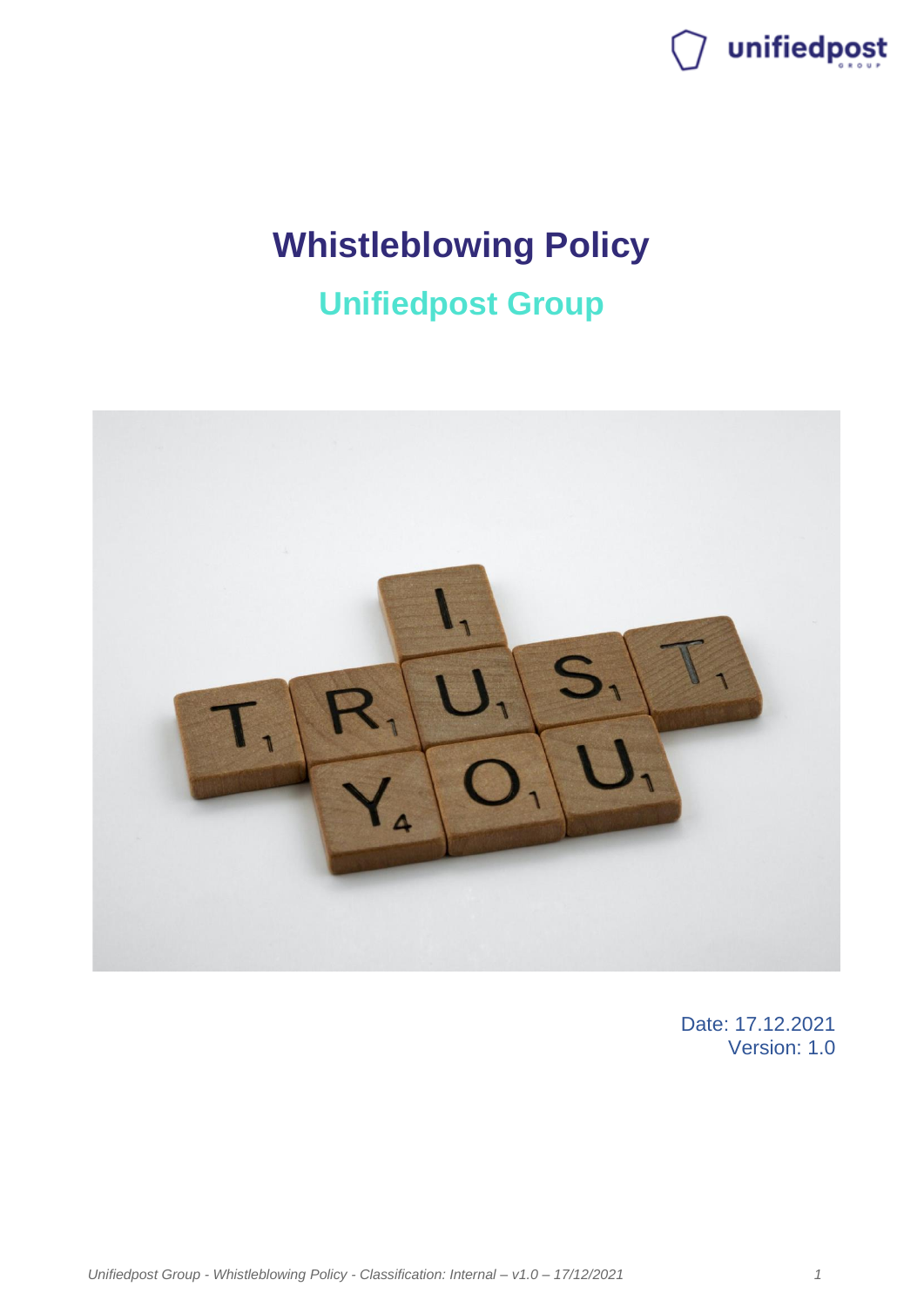# wnifiedpost

## **Table of Contents**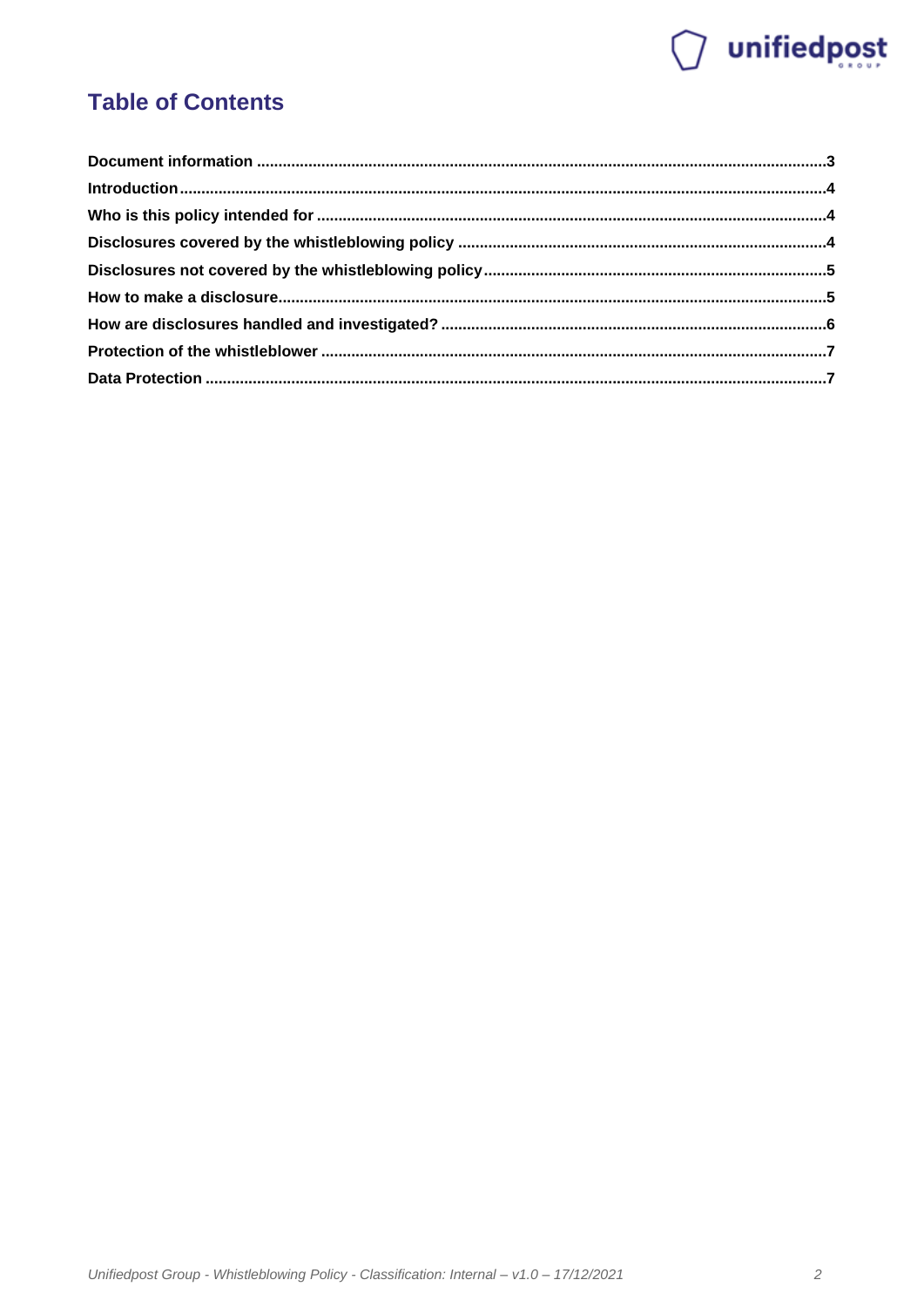

## <span id="page-2-0"></span>**Document information**

#### **1.1. Approval status**

| Version | Date approval | Approver              | Role Approver                                      |
|---------|---------------|-----------------------|----------------------------------------------------|
| V1      | 17.12.2021    | <b>Marleen Mouton</b> | Chief<br>Legal<br>and<br><b>Compliance Officer</b> |
|         |               |                       |                                                    |
|         |               |                       |                                                    |

#### **1.2. Revision history**

| Version | Date | Author | Change |
|---------|------|--------|--------|
|         |      |        |        |
|         |      |        |        |
|         |      |        |        |

#### **1.3. Related documents**

| Document | Relation |
|----------|----------|
|          |          |
|          |          |
|          |          |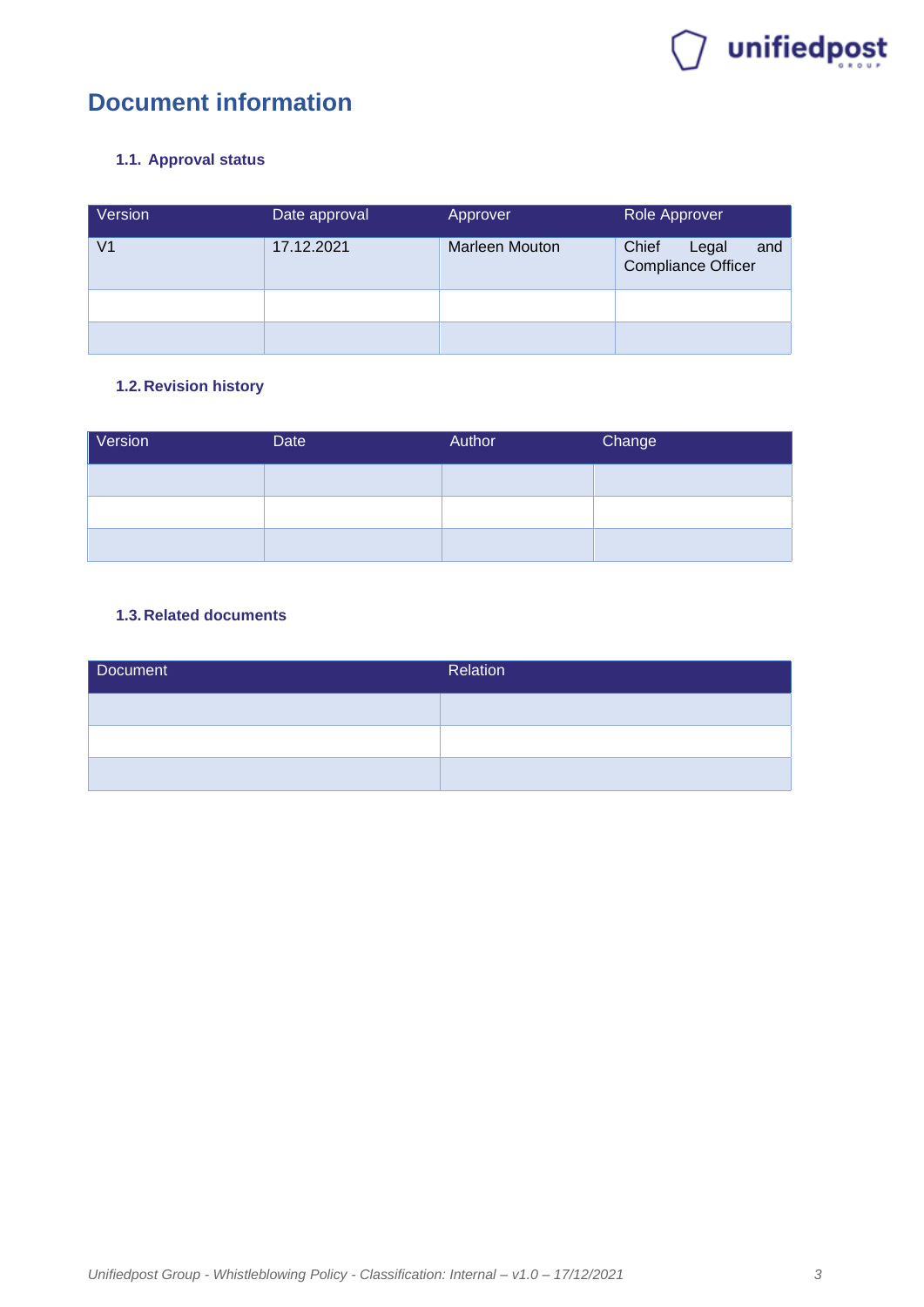# unifiedpost

### <span id="page-3-0"></span>**Introduction**

Unifiedpost Group SA, its subsidiaries and affiliates (the *Group* or *Company*) encourages a culture of openness that allows everyone to express any concerns about unlawful or unethical behaviour within the Group. In addition, as a listed company, the integrity of the Company's financial information and legal compliance is critical to the Company's success.

Misconduct or misbehaviour will only be reported if the people observing such behaviour feel safe in reporting the issue. Employees, customers and providers speaking up when observing (potential) misbehaviour is the most effective way for companies to discover unethical behaviour. Therefore, having a whistleblowing policy, ensuring confidentiality and protection of the whistleblower, is essential. If you observe misbehaviour or misconduct, you are encouraged to speak up. By doing so, you give our Company the opportunity to deal with the issue. Remaining silent about possible misconduct may worsen a situation and decrease trust.

The Board of Directors and the Management Team of the Group express their hope and expectation that all people involved will apply the whistleblowing policy in a sound and respectful way.

The Group reserves the right, at any time, to add provisions to this policy or to adapt it to possible changes in local legislation. If any provision of these rules were or should become invalid, this would not prevent the other rules from remaining in force.

### <span id="page-3-1"></span>**Who is this policy intended for**

This whistleblowing policy applies to all managers, directors, shareholders, (future, former and current) employees (including temporary staff and trainees) of the Group, as well as to all self-employed consultants (contractors and subcontractors), providers or customers and their employees working for or with the Group or taking services from the Group with relevant information on unethical or unlawful activities.

This policy does not affect the whistleblowing policies which are effective in the subsidiaries or affiliates ("Local policies") and complements these Local policies where relevant and applicable. In case of conflict between the Local policies and this policy, depending on the case and circumstances, the most stringent rules shall have priority. If any conflict arises between legal standards and this policy, we apply the more stringent standards.

## <span id="page-3-2"></span>**Disclosures covered by the whistleblowing policy**

The whistleblowing policy does not cover all types of wrongdoing which may occur. You can use the reporting system to report breaches of the Group's policies and/or violations of the laws and regulations of the European Union including the following matters:

- Financial services, products and markets, and prevention of money laundering and terrorist financing – this includes but is not limited to: consumer and investor protection, banking, investment funds and insurance;
- Product safety and compliance;
- Transport safety;
- Protection of the environment this includes but is not limited to: criminal offences against the protection of the environment, rules on pollution or on the protection of biodiversity;
- Consumer protection this includes but is not limited to: indication of prices, digital services or unfair commercial practices;
- Protection of privacy and personal data, and security of network and information systems (GDPR);
- Breaches affecting the EU's financial interests this includes but is not limited to: fraud, bribery or corruption;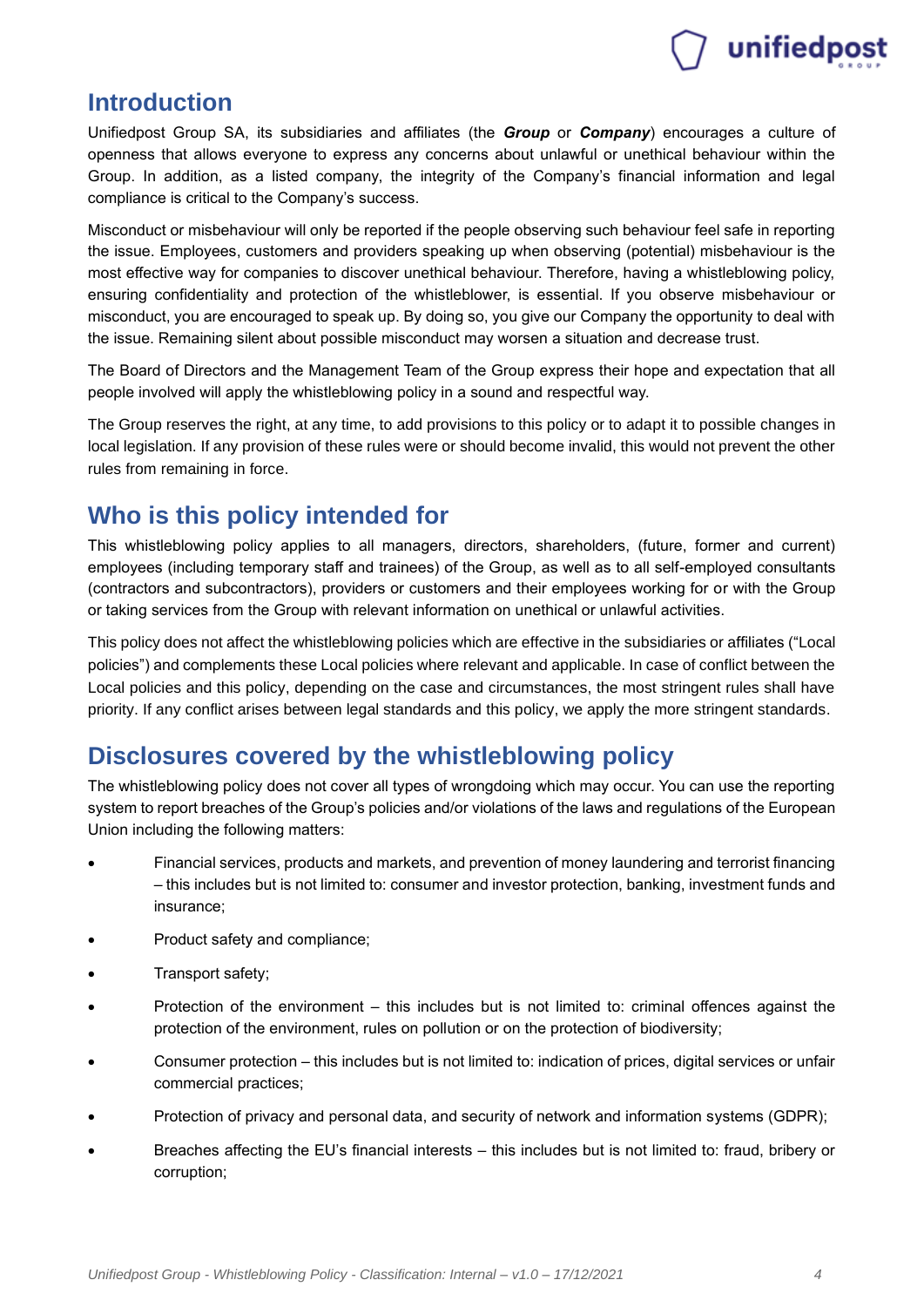## unifiedpost

- Breaches relating to the (EU) internal market this includes but is not limited to competition law or corporate tax law;
- Breaches relating to the Group's code of conduct; and
- Breaches relating to the Group's corporate governance charter

…

### <span id="page-4-0"></span>**Disclosures not covered by the whistleblowing policy**

For the avoidance of doubt, this policy does not apply to personal work-related concerns such as concerns or dissatisfaction with wages, workplace circumstances, inter-personal issues, psychosocial risks (such as harassment, violence, etc.) or performance evaluations. These kind of matters must be reported through the regular internal channels, e.g. by contacting your manager, HR department, trust person and/or prevention advisor directly. If you are in doubt as to whether the disclosure you intend to make falls within the scope of this policy, please contact **[compliance@unifiedpost.com](mailto:compliance@unifiedpost.com)**.

### <span id="page-4-1"></span>**How to make a disclosure**

The whistleblower does not need to have hard evidence before reporting a disclosure: having reasonable suspicion of misconduct or unethical behaviour is enough. Although you do not have to prove your allegations, they are more likely to be considered reasonable if you can back them up with some objective supporting information, such as emails, file notes or receipts.

Anyone filing a disclosure under this policy, must act in good faith and must have reasonable grounds for believing the information disclosed consists in a (potential) violation of the Group's policies and/or applicable legislation related to the topics listed above.

The whistleblower can choose at his/her sole discretion if he/she wants to be anonymous or not. It should be noted however, that it is of high importance to retrieve as much information as possible. Staying anonymous could have an impact on the quality and level of investigation of the case or can make further investigation impossible.

#### **Reporting through whistleblowing tool**

To ensure the confidentiality, the Group strongly encourages to report disclosures using the IntegrityLog whistleblowing tool. This centralised whistleblowing tool allows the Group to gain insight on the number and type of disclosures and allows as such an objective reporting.

The whistleblowing tool is managed by an external and independent organisation which we carefully selected and ensures that disclosures are at all times treated in a confidential manner.

The whistleblowing tool can be accessed via a web portal through the following link: **unifiedpost.integrity.complylog.com**.

Once you have logged into the tool, you will be asked whether you want to identify yourself or whether you want to submit the report anonymously. In a next phase you will be asked to select the type of wrongdoing. Finally you will be asked to give more details about the case, including the country of the incident. If you opt to do so, you can upload a file to support your report.

All feedback on these questions (and possible supporting documentation – where you select to do so) is of importance for the investigation.

#### **Reporting through internal channels**

If you would like to address the issue in person, having a discussion with your manager, HR manager or alternatively with our Group compliance office, remains possible at all times. This option is not available for our providers and customers. Please note that, if the intended disclosure is substantial and is deemed to fall within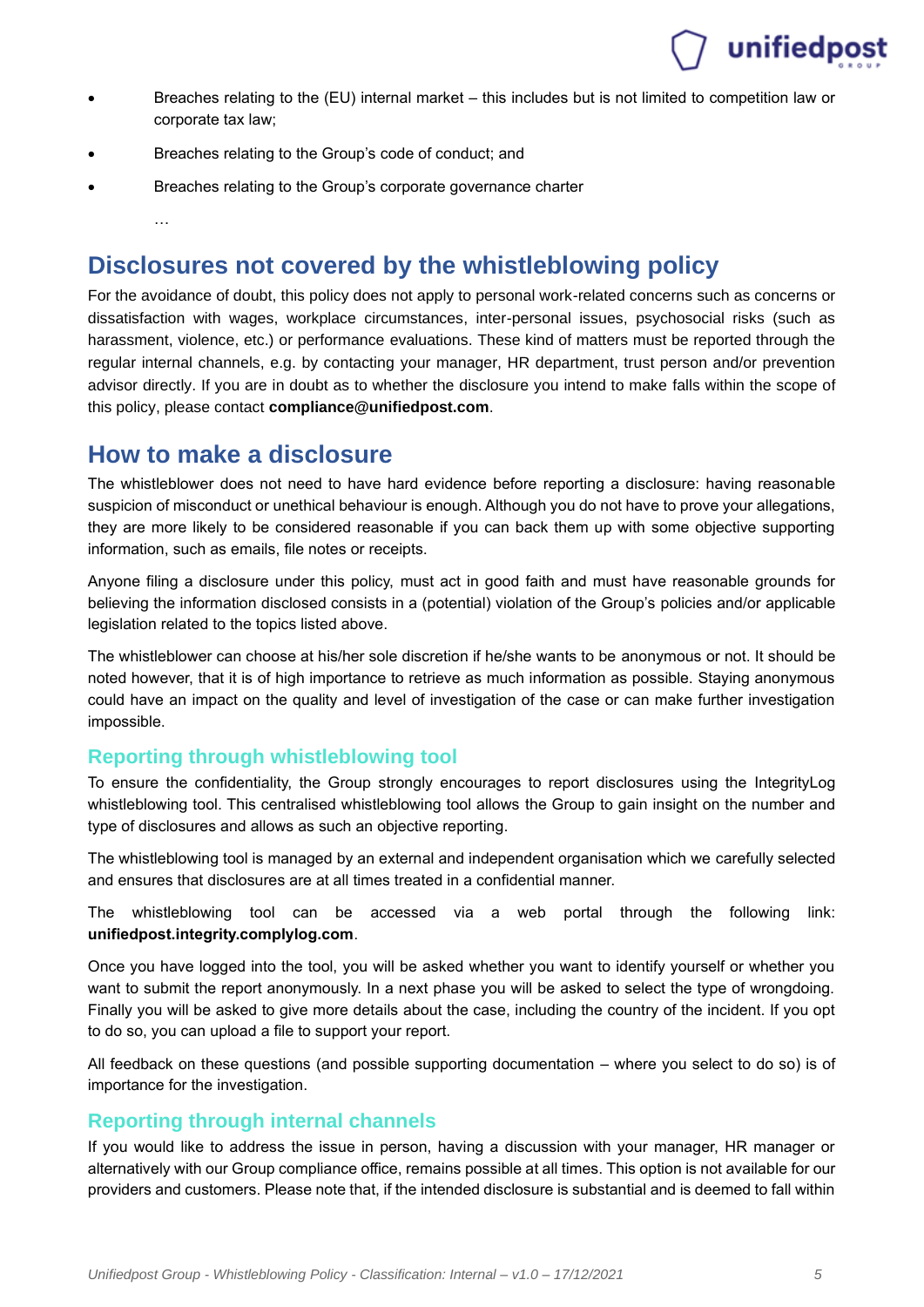## unifiedpost

the scope of the policy, the person with whom you have spoken will request you to report the disclosure in the whistleblowing tool as well (for reasons of reporting and centralisation of disclosures, outlined above).

External individuals can consult with members of our Group compliance office, in case they suspect or have knowledge of misconduct or unethical behaviour. Their information will be processed in accordance with the confidentiality provisions included in this policy.

The Group compliance office can be contacted on the following email address: compliance@unifiedpost.com.

#### **Reporting through external channels**

The use of internal reporting channels before reporting through external reporting channels is encouraged. If you would have reasons to report externally, information regarding the procedures for reporting externally to competent authorities and, where relevant, to institutions, bodies, offices or agencies of the European Union, can be found through the relevant website(s).

## <span id="page-5-0"></span>**How are disclosures handled and investigated?**

All disclosures reported in the whistleblowing tool will be addressed by the Company in line with the following procedure:

When a disclosure is reported in the whistleblowing tool, the whistleblower will receive an immediate and automatic notification of the disclosure being recorded in the tool. This notification will be done via email. In order to maintain confidentiality, this notification will not contain any details of the report.

A first screening of the disclosures made in the whistleblowing tool will be done by the Group's Internal Auditor and the Chief Legal and Compliance Officer. They will check whether the reported disclosure falls within the scope of the policy and if so, they will forward it to and request the Investigation Team to convene and investigate the reported disclosure.

The Investigation Team is composed of the Group's Internal Auditor and of the Chief Legal and Compliance Officer and in addition, depending on the nature of the reported disclosure and department or business unit involved, the HR Group manager, business unit manager, CFO or CEO shall be part of the Investigation Team.

If a member of the Investigation Team has a conflict of interest, he/she will be excluded from further proceedings. If the reported case concerns the CEO, the case will be investigated by the Chief Legal and Compliance Officer.

Within a period of maximum seven (7) working days, the whistleblower will receive initial notification from the Investigation Team. In case the disclosure is deemed out of the scope of the policy, the whistleblower will be informed accordingly (within such timeframe) and will be encouraged to address the issue with his manager, HR manager, trust person or prevention advisor.

The Investigation Team will investigate the case in close dialogue with the whistleblower. If the whistleblower revealed its identity, communication with the Investigation Team can take place via phone, email, ... If the whistleblower issued the report anonymously, communication with the Investigation Team will take place through the secure post box in the whistleblowing tool.

The whistleblower will in any case be informed about the proceedings of the investigation within three (3) months as of the date on which the Investigation Team has been appointed to the case.

It should be noted that, in some instances, it may be necessary to include external consultants/auditors/lawyers in the investigation process. If a criminal offence has occurred, police authorities may be involved as well.

At some point in the investigation process, the reported person will be informed about the accusations. This notification will only be made when there is no risk that the reported person(s) can obstruct the investigation and/or the collection of evidence.